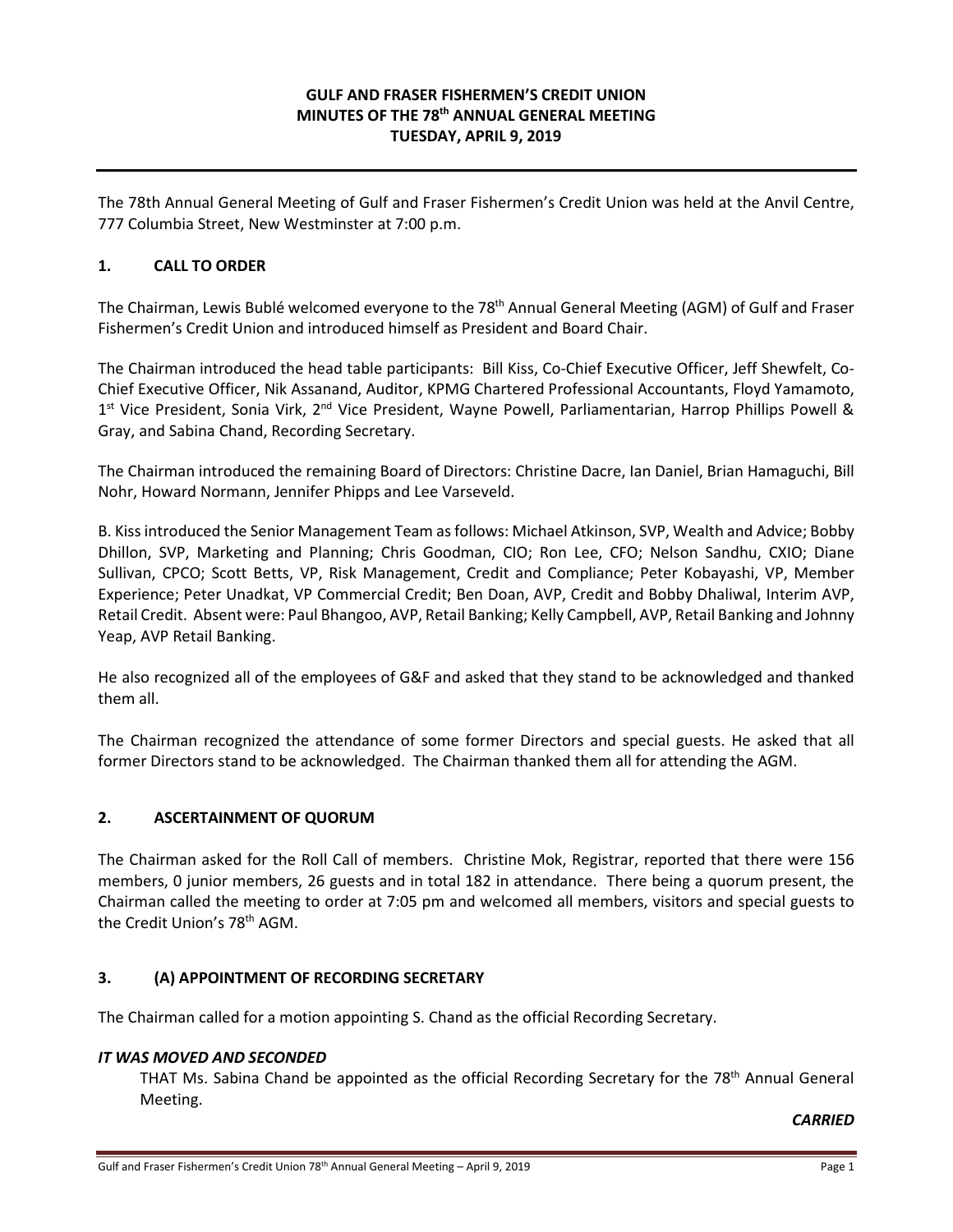# **3. (B) APPOINTMENT OF PARLIAMENTARIAN**

The Chairman called for a motion appointing Mr. Wayne Powell of Harrop, Phillips, Powell and Gray as Parliamentarian to the 78<sup>th</sup> Annual General Meeting.

# *IT WAS MOVED AND SECONDED*

THAT Mr. Wayne Powell of Harrop, Phillips, Powell and Gray is appointed Parliamentarian to the 78th Annual General Meeting.

*CARRIED*

# **4. ADOPTION OF AGENDA AND RULES OF ORDER**

The Chairman called for a motion for the adoption of the Agenda and Rules of Order.

# *IT WAS MOVED AND SECONDED*

THAT the Agenda and Rules of Order be adopted.

*CARRIED*

# **5. APPROVAL MINUTES OF THE 77th ANNUAL GENERAL MEETING**

The Chairman called for a motion from the floor to approve the Minutes of the 77<sup>th</sup> Annual General Meeting.

## *IT WAS MOVED AND SECONDED*

THAT the Minutes of the  $77<sup>th</sup>$  Annual General Meeting be adopted, as circulated.

*CARRIED*

# **6. BUSINESS ARISING**

There was no business arising from the Minutes.

# **7. BOARD OF DIRECTORS' REPORT**

The Chairman requested that the 1<sup>st</sup> Vice Chair, F. Yamamoto, assume the Acting Chair during the reading of the Directors' Report. The Chairman read the Board of Directors' Report, as follows:

2018 was another exceptional year for G&F Financial Group. We far surpassed our goals for loans, deposits and overall assets and we ended the year in a strong position –exceeding \$2 billion in on-balance sheet assets. We are also pleased to announce a substantial return of profits to our members in the form of dividends - Membership Equity Shares at 4.25% and Investment Equity Shares at 5.25%

We opened our 16th branch in Vancouver's West End neighbourhood. The West End Branch follows the boutique style and is thoughtfully designed to include spaces for our members to meet and have conversations about their financial needs and goals with our experts.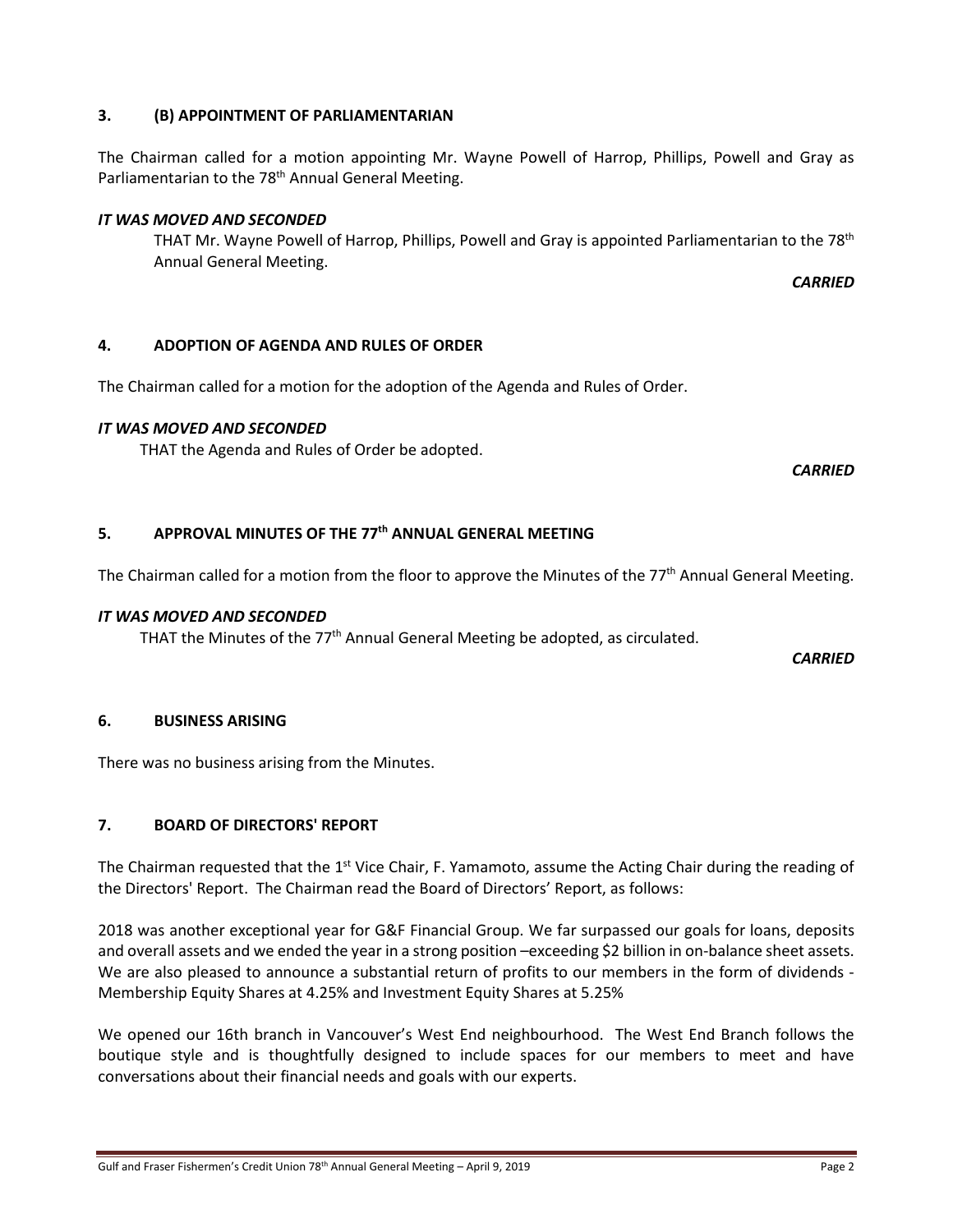Throughout 2018 we worked hard to partner with local non-profit groups that make a positive and lasting impact in our neighbourhoods. Our G&F Financial Group Foundation donated funds to groups across the Lower Mainland and our employees continue to volunteer and make a difference in our communities.

2018 also saw G&F truly living our cooperative values, embarking on some important collaborative ventures with key partners in order to leverage our collective strengths to become leaders and influencers in the financial space, and lay the groundwork for future innovations.

As we look ahead, we know that with success comes the ability to create new and exciting opportunities like the realization of our new head office, The G&F Hub, in Burnaby. This space will include many of our backoffice functions, a flagship branch and meeting spaces for partner and community groups. Our new home will truly take us into even brighter futures.

G&F is poised to keep growing, to keep innovating and, above all else, to keep working with our members to help them achieve life beyond banking™.

And finally, I would like to thank all of the G&F Financial Group members for coming out tonight and for your continued trust and support. I would also like to thank my fellow Board of Directors and the G&F employees for their hard work and dedication over the past year.

### *IT WAS MOVED AND SECONDED*

THAT the Directors' Report for 2018 be adopted, as read.

*CARRIED*

## **8. CHIEF EXECUTIVE OFFICERS' REPORT AND 2018 FINANCIAL STATEMENTS PRESENTATION**

The Chairman called on B. Kiss and J. Shewfelt, Co-CEO's, to present the Chief Executive Officers' Report and R. Lee to present the 2018 Financial Statements for approval by the Membership.

The Co-CEOs' presentation included remarks on the following:

- 2018 Economic Environment
	- $\checkmark$  Oil prices and Canadian dollar
	- $\checkmark$  Bank of Canada and Prime rate increased
	- $\checkmark$  Stock market in 2018 lost consumer confidence
	- $\checkmark$  Lower Mainland MLS sales are down 32%
	- $\checkmark$  Sales to Active Listings Ratio ended 2018 in a buyers market overall at 10%
	- $\checkmark$  Home Price Index for Greater Vancouver fell by 3%
- 2018 Financial Highlights
	- $\checkmark$  Asset growth of \$164M or 8.6%
	- $\checkmark$  Reached a \$2B milestone on our balance sheet assets
	- $\checkmark$  26<sup>th</sup> largest credit union in Canada out of approximately 240
	- $\checkmark$  8<sup>th</sup> in BC out of 41 credit unions
	- $\checkmark$  Growth rate 8.6% vs. BC system growth of 4.7%
	- $\checkmark$  Loan growth of \$151M or 8.8%
	- Exceptionally low delinquency at .08% vs. BC system at .48%
	- $\checkmark$  Deposit growth of \$145M or 8.3%
	- $\checkmark$  Wealth management asset growth of \$1.2M or .6%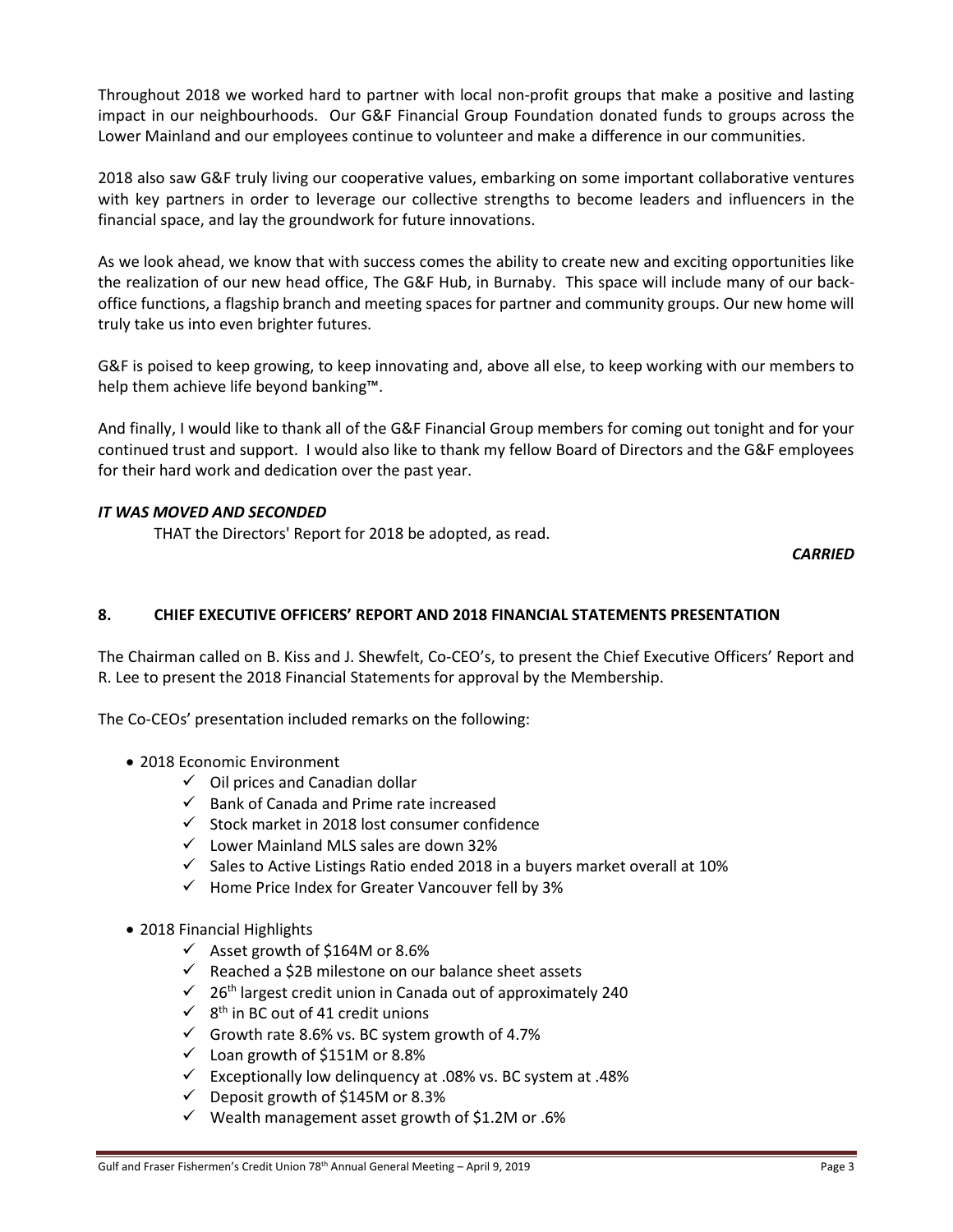- $\checkmark$  Assets under administration grew by \$170M or 7.7%
- $\checkmark$  G&F membership growth of 1,419 or 4.6% vs. BC system growth of 0.41%
- $\checkmark$  Record earnings from operations of \$12.8M
- $\checkmark$  Operating efficiency 71.2%, well below the BC system average of 77.6%
- $\checkmark$  Strength capital adequacy at 14.5%, well above the minimum requirement of 8%

The Co-CEOs called upon R. Lee to present the 2018 Summarized consolidated financial statements. After his presentation, R. Lee advised that the full financial statements with notes are also available at gffg.com. R. Lee noted that our Gulf Insurance Financial Statement results are also located on the website.

The Co-CEOs concluded the report with the following:

- Community Investment
	- $\checkmark$  In total, G&F donated \$532K to local causes and campaigns across the Lower Mainland
	- $\checkmark$  Internal fundraising for three charities: BC Children's Hospital \$20K, United Way Campaign \$51k and Richmond Hospital Foundation \$100k collected through G&F's Golf Tournament and Juliana Yung, Executive Vice President's retirement event.
	- $\checkmark$  Free financial literacy: 1600 Smart Money Session attendees, 3,000 podcast listens, 1,500 members using Smart Money Calculators
	- Received Climate Smart seal for emission reduction for the  $7<sup>th</sup>$  year
- Innovation and Member Experience
	- $\checkmark$  Opened our 16<sup>th</sup> branch in the West End of downtown Vancouver
	- $\checkmark$  Introduced Aviso VirtualWealth, a convenient online investing service
	- $\checkmark$  Free E-transfers for all personal accounts
	- $\checkmark$  Members on-the-go 800 off-site meetings with members
	- $\checkmark$  Online security is a high priority and G&F continues to maintain a secure and monitored environment
	- $\checkmark$  Focused on collaboration with other credit unions and maintained a leadership role within collaborative groups such as the Back Office Collaborative and the Risk Management Alliance
	- $\checkmark$  Employee leadership & growth 86% employee satisfaction rate which is well above the industry benchmark of 70%
- Looking forward into 2019
	- $\checkmark$  Enhance our online banking offering by moving into a digital platform
	- $\checkmark$  New corporate headquarters "The G&F Hub"

In conclusion Co-CEOs B. Kiss and J. Shewfelt thanked the Board of Directors for their dedication and support, and to all of our management and staff for their daily commitment to improving the financial lives of our members. They also thanked the Membership for their support and continued patronage of G&F Financial Group and extended their appreciation to former employees, Juliana Yung and Angela Chu for their 35+ years of service.

J. Shewfelt and B. Kiss then called for questions from the floor. The following questions were raised:

Member A. Hussain had a number of questions/comments as follows:

- 1. Does G&F own the existing corporate office property?
- 2. Does G&F own the new corporate office building?
- 3. What is the land value of the current corporate office?
- 4. He expressed his concerns if potential recession and asked if that will affect the land value of the current corporate office.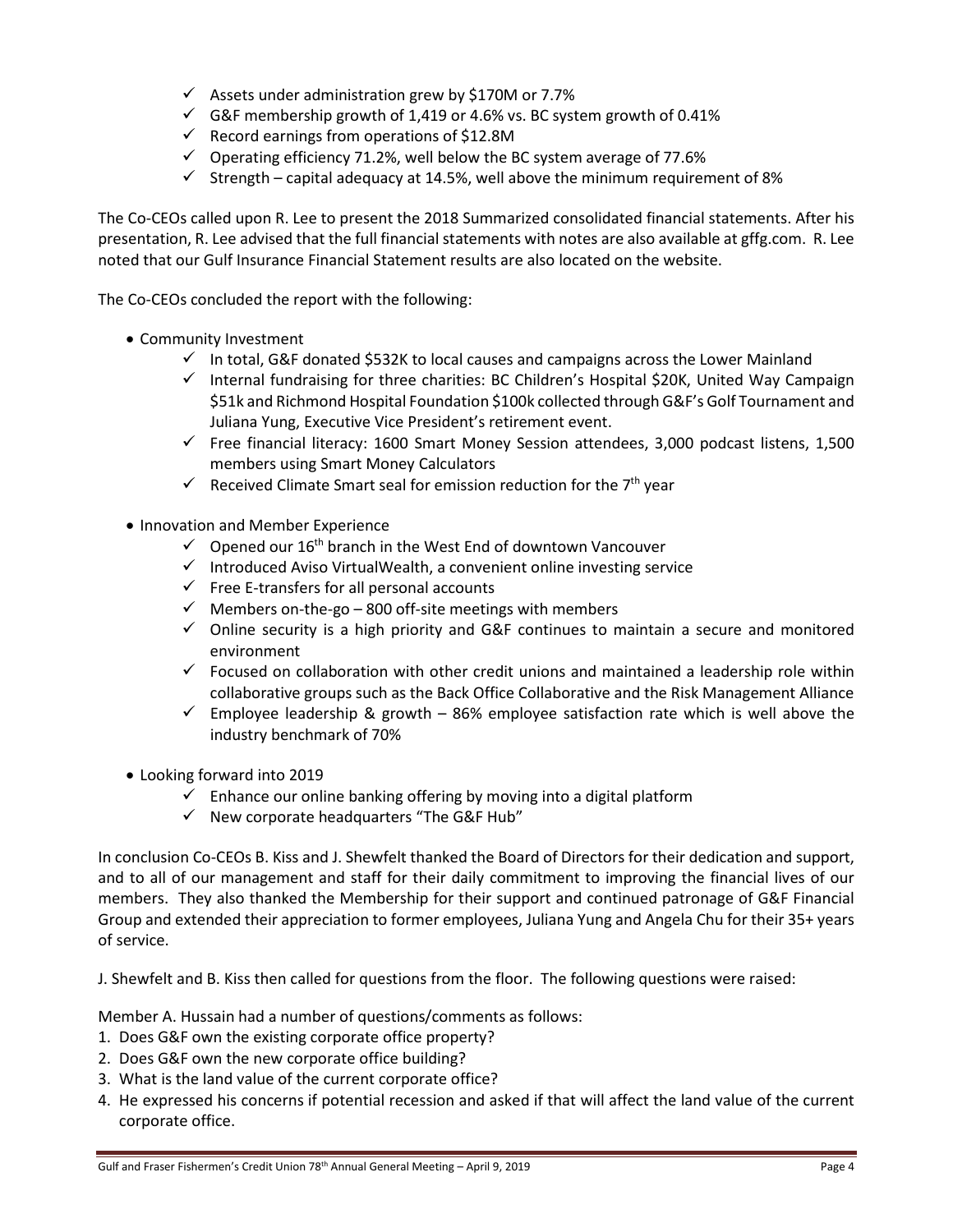J. Shewfelt, B. Kiss and R. Lee responded to the questions/comments:

G&F owns the existing corporate office on Kingsway and the two adjacent rental houses. We have secured four floors at the new Kings Crossing building that is situated directly across the street from the current Office. These properties have increased significantly in value but there is uncertainty in the current market. There has been a slowdown in real estate and we will take these factors into account in making a determination to sell these properties. There have been recent articles on a pending recession but that is not clearly evident at this time. G&F assesses risk at all times and manages capital in accordance with business needs and operational efficiency. G&F currently has \$130M in interest rate swaps to mitigate earnings at risk.

Member J. Howell commented on the Vancity Credit Union online banking outage and asked if G&F learned any lessons from this incident. B. Kiss responded, yes we did take away key lessons from the outage and actively monitor our banking system to ensure we have appropriate plans and security measures in place.

A member inquired regarding G&F's Investment Equity Shares that had a dividend return of 5.25% for 2018 and the investment limits. R. Lee responded that investments in the Investment Equity Shares can be made up to \$5,000 per member and the dividend is based on the financial results of the credit union and approved by our board on an annual basis. By investing in the credit union, members have an opportunity to share in G&F's financial success while raising capital for the credit union to support ongoing investment and growth

Member D. Liang asked if G&F attended the Institute of Corporate Directors (ICD) Cyber Security Seminar. B. Kiss responded, yes we attend a series of seminars throughout the year and advised he serves on Central 1 Credit Union's Board. Director Varseveld raised his hand and advised he attended.

Member P. Urban expressed his dissatisfaction with how G&F offers better rates to new members and suggested that G&F should offer better rates to existing members. B. Kiss thanked Mr. Urban for his comments and acknowledged his concerns from a member's perspective.

There being no further questions, the Chairman called for a motion to accept the CEOs' Report.

### *IT WAS MOVED AND SECONDED*

THAT the Consolidated Financial Statements for Gulf and Fraser Fishermen's Credit Union for the year ended December 31, 2018, and the Chief Executive Officers' Report, be adopted, as presented.

*CARRIED*

### **9. AUDITORS' REPORT OF THE FINANCIAL STATEMENTS**

The Chairman advised we have our external auditor, N. Assanand of KPMG Chartered Professional Accountants, present to answer any questions on the Auditor's Report.

The Chairman called for questions and there being none called for the following motion:

#### *IT WAS MOVED AND SECONDED*

THAT the Auditors' Report on the Financial Statements of Gulf and Fraser Fishermen's Credit Union for the year ended December 31, 2018 be accepted as presented.

*CARRIED*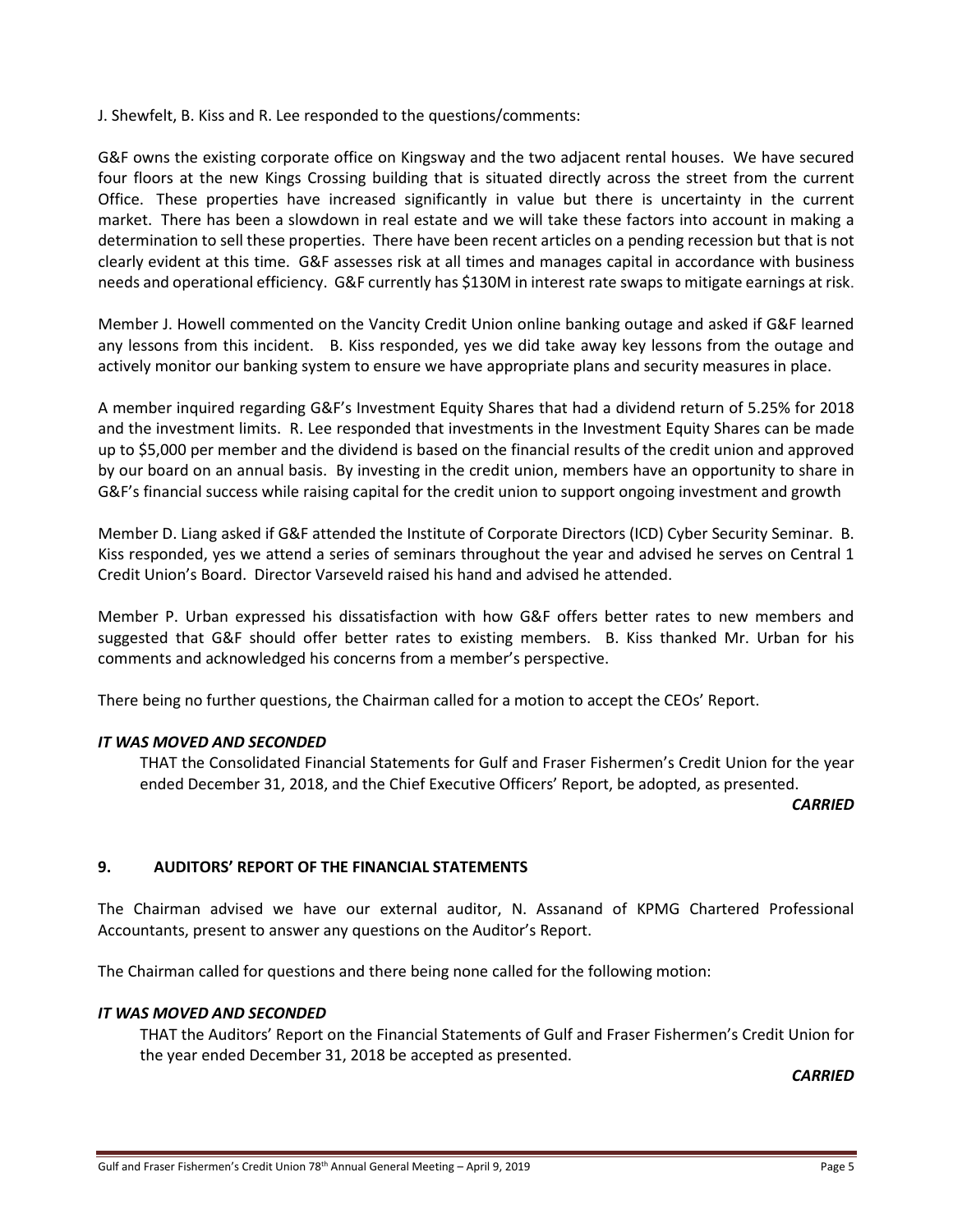### **10. ANNOUNCEMENT OF BOARD OF DIRECTOR ELECTION RESULTS AND SPECIAL RESOLUTION RESULTS**

The Chairman called on Director Normann, Chair of the Election Committee, to provide a report on the results of the Board of Directors' Election:

Director Normann outlined the required process beginning with a request for nominations which was circulated to all members by way of the In Branch Communication, on our website, in online banking and through our member statements. All candidates interested in running for election to the Board of Directors were asked to complete a Nominations Kit and return it to G&F's Head Office by 4:30 p.m. on Monday, February 4, 2019.

Four nomination kits were received for the three available seats, each for three-year term. The following three incumbents were running for election: Christine Dacre, Ian Daniel and Floyd Yamamoto. We also received a nomination package from Linda Archer. Brian Hamaguchi did not stand for election.

Director Normann noted that an independent 3rd party, Panalytics Research Group, was engaged to oversee the ballot count for the Board of Directors positions with the firm of KPMG Chartered Accountants acting as the scrutineer.

Director Normann announced that Linda Archer, Christine Dacre and Floyd Yamamoto have been duly elected as Directors of the Credit Union for a three-year term each.

At this time, the Chairman thanked Director Normann and the Election Committee. He also congratulated the successful candidates and welcomed Linda Archer to the Board of Directors. The Chairman then thanked Ian Daniel for his service to G&F as a Director these past three years.

The Chairman continued and recognized Director Hamaguchi for his 36 years of service to G&F and congratulated him on his retirement.

### **11. APPOINTMENT OF AUDITORS FOR 2019**

The Chairman reported that the Audit Committee reviewed the audit requirements for the coming year and recommended the appointment of KPMG Chartered Professional Accountants as Auditors for 2019. He then called for a motion from the floor to appoint the auditors.

#### *IT WAS MOVED AND SECONDED*

THAT KPMG Chartered Professional Accountants be appointed as Auditors for Gulf and Fraser Fishermen's Credit Union for 2019 and that the Board of Directors is authorized to set remuneration. *CARRIED*

### **12. UNFINISHED BUSINESS**

Our records indicated that there was no unfinished business to report.